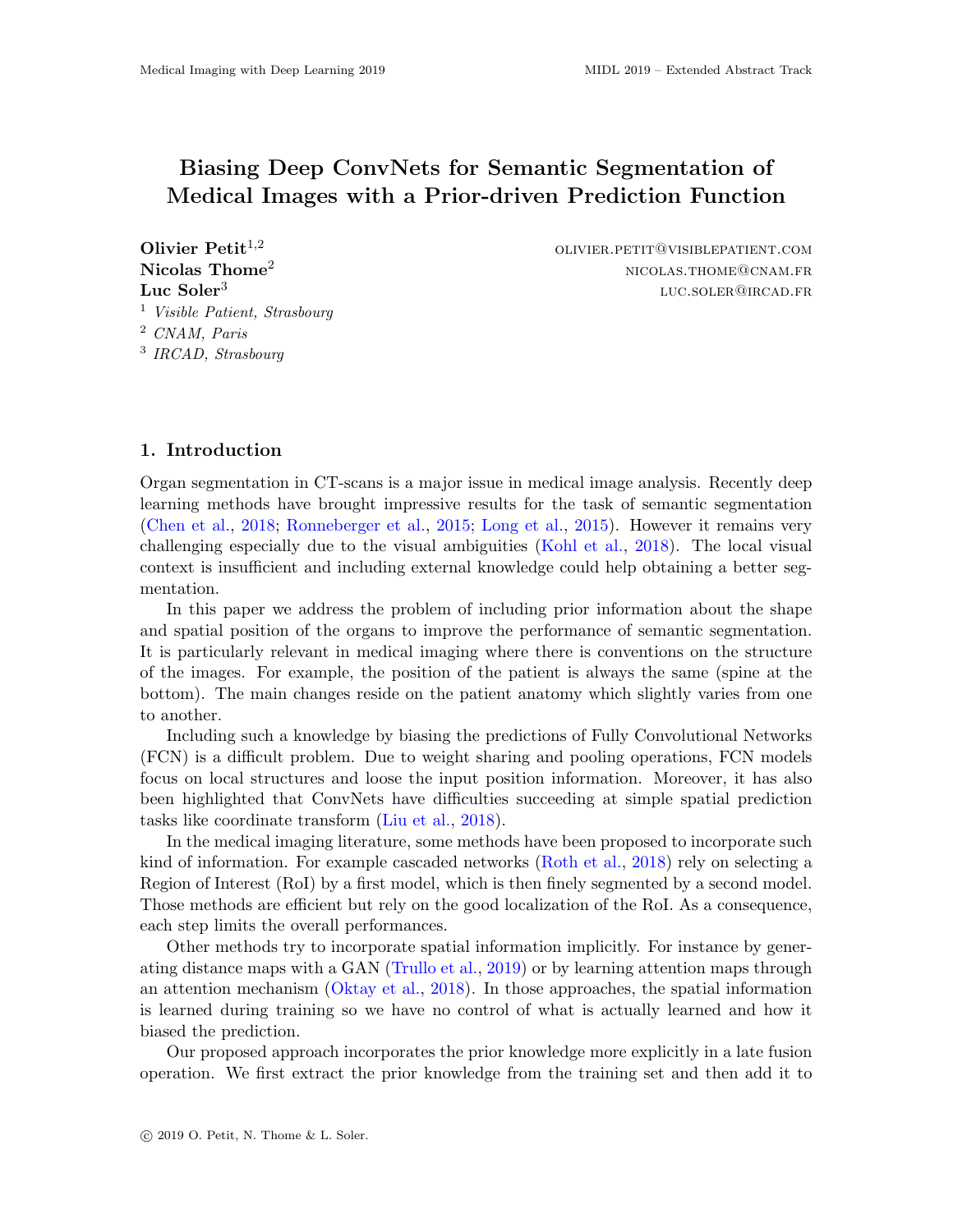the model thanks to a prior-driven softmax function which includes the prior directly into the softmax at the end of the network. By doing so, we keep full control on how the prior is built and how it participates on the learning.

# 2. Learning Deep ConvNets with Spatial Priors

The main idea of our method is to take advantage of the prior knowledge on the position and shape of the organ we want to segment in the image. As shown in figure [1,](#page-1-0) the input image goes through a FCN (It could be any architecture) which outputs a prediction for every pixels. The result is merged with a prior map through a custom operation we called prior-driven softmax function. At the end, the final result is a segmentation map biased by the prior map.

<span id="page-1-0"></span>

Figure 1: Proposed approach

Spatial prior First we model the prior information as a probability map. It is computed on the training annotations by a histogram estimation. We first assume that all images are roughly registered in the  $(x, y)$  plane for a given z coordinate. Then the spatial prior map is computed by accumulating the annotations for each class and then by normalizing the histogram such that  $\sum_{k=1}^{K} p_k = 1$ .

An example of a prior map for the pancreas is shown in figure [1.](#page-1-0) We can see how the prior is localized in a very specific region of the image, here for the pancreas.

Prior-driven softmax prediction In order to biased the prediction of the FCN, we incorporate the prior into the model with the prior-driven softmax. It can be seen as an extension of the classic softmax activation function where we multiply the exponentials by our prior as shown in equation [1.](#page-1-1)

<span id="page-1-1"></span>
$$
s_k = \frac{e^{\tilde{s}_k} p_k}{\sum\limits_{c=1}^{K} e^{\tilde{s}_c} p_c}
$$
 (1)

One can notice that when the prior is uniformly distributed, i.e.  $p_k = p_c = \frac{1}{k}$  $\frac{1}{K}$   $\forall k \in$  ${1..K}$ , the prior-driven softmax reduces to the standard softmax function. On the other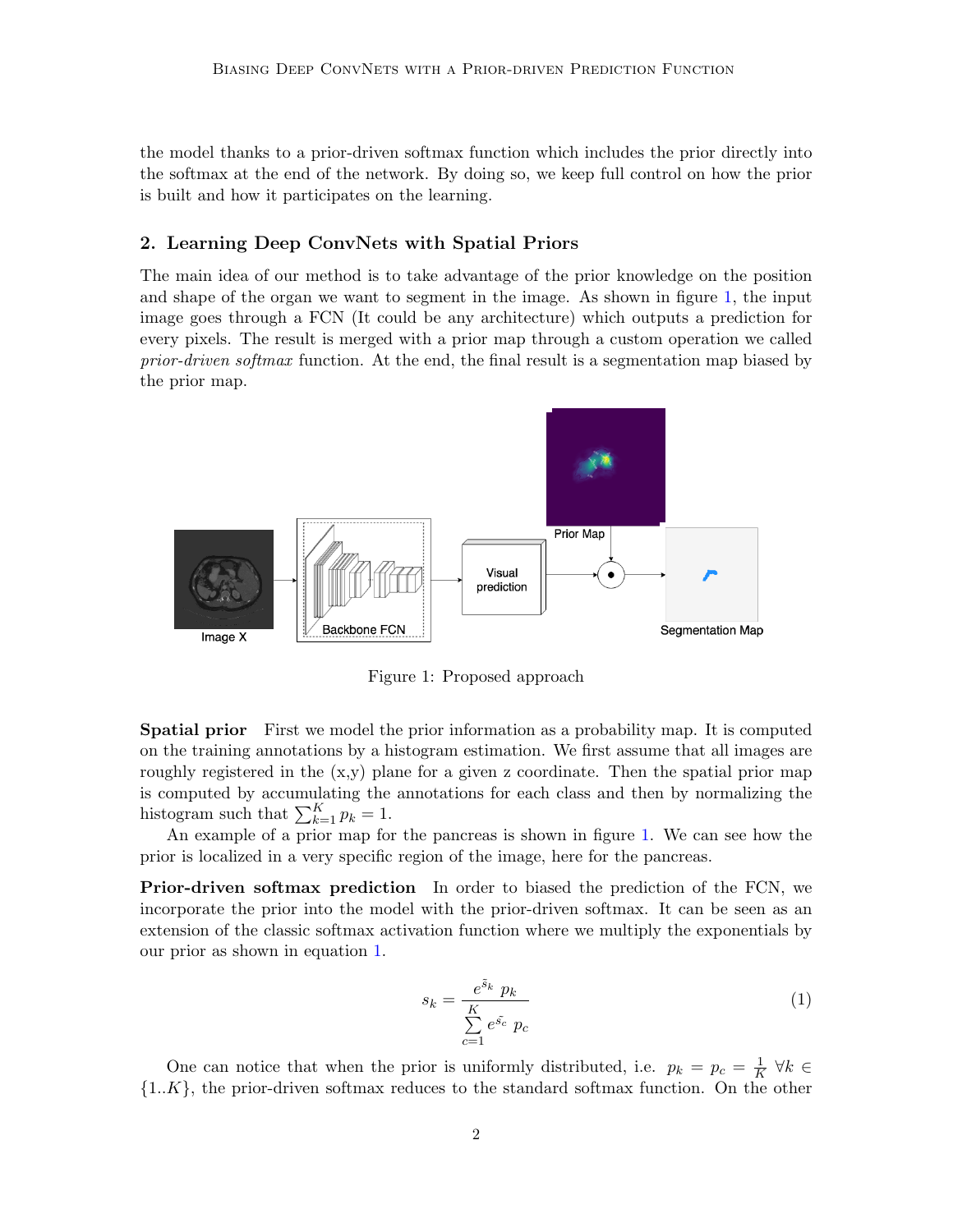hand, when the prior is not uniform, it can be used to bias the prediction of a given class  $k$ depending on its spatial location. For example, if  $p_k$  is close to 1 (resp. 0), the prediction of class k is made close to 1 (resp. 0) whatever the  $e^{\tilde{s}_k}$  value. Our prior-driven softmax prediction function in equation [1](#page-1-1) can thus be leveraged to overcome visual ambiguities between organs and the background.

#### 3. Experiments

We perform experiments on the publicly available TCIA pancreas dataset which is composed of 82 CT-scans where the pancreas has been manually segmented [\(Holger R. Roth and](#page-3-8) [Summers,](#page-3-8) [2016\)](#page-3-8). 80% of the data are used for training and 20% for testing. We evaluate the performances using the three metrics shown in Table [1.](#page-2-0) We can observe a consistent gain of the proposed method over the FCN baseline based on a ResNet-101 [\(He et al.,](#page-3-9) [2016\)](#page-3-9), e.g. 2.03 pt improvement on global Dice. This result is very encouraging, especially with the simple 2D prior used in these experiments.

Table 1: Results obtained on the Pancreas TCIA dataset.

<span id="page-2-0"></span>

| Model                      | Dice per case $\vert$ Dice global $\vert$ ASSD (mm) |        |        |
|----------------------------|-----------------------------------------------------|--------|--------|
| $FCN$ (ResNet-101)         | 0.7013                                              | 0.7021 | 2.7375 |
| $FCN (ResNet-101) + Prior$ | 0.7216                                              | 0.7251 | 2.4539 |

Qualitatively, we observe that our method enables us to ignore irrelevant regions of the image and thus focus on the most probable ones. Figure [2](#page-2-1) is an example where our method successfully leverages the prior to recover the pancreas region that the baseline misses.

<span id="page-2-1"></span>

Figure 2: Qualitative results

# 4. Conclusion and perspectives

In this paper we proposed to use prior knowledge on the shape and absolute position of the organ to segment it. Next we plan to try other architectures like U-Net [\(Ronneberger](#page-3-1) [et al.,](#page-3-1) [2015\)](#page-3-1) but also other datasets with multiple organs. Then, the 2D prior map could be extended to a 3D map which will be obviously more accurate through the slices, and thus brought more precise information. Finally it could interesting to adapt models which exploit contextual information like in [\(Durand et al.,](#page-3-10) [2015\)](#page-3-10).